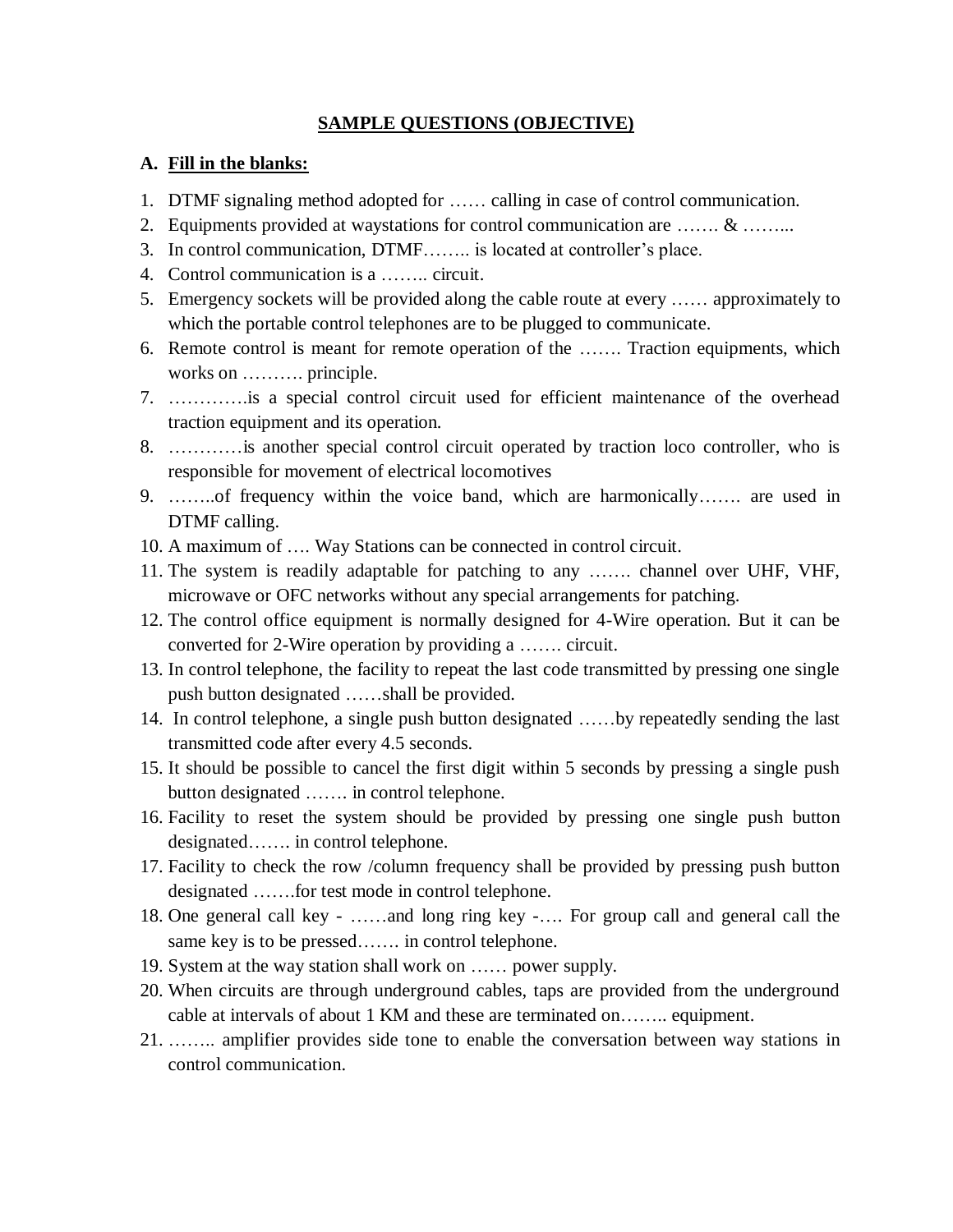- 22. Leak amplifiers will be provided at main repeater for all circuits except …….control circuit.
- 23. ……. amplifier works as interface between the main cable and branch line cable shunted with high impedance.
- 24. In 4 wire control communication, signals can be superimposed by using …….circuit and can be converted into 2 wire by using ……. Circuit.
- 25. In 4 wire control communication, adjacent stations can speak through leak amplifier and provided at……...
- 26. Loop resistance of 0.9 mm copper cable is…….
- 27. Transmission loss of RE cable when loaded is …. & ….when not loaded.
- 28. In RE area, electromagnetic induction is due to …….and it can be minimized by providing ........at every 17 Kms.
- 29. ACSR full form is ……..& no of conductors are …….
- 30. PET quads are used for …….circuits in RE main cable.
- 31. Length of loading section in RE area is …….
- 32. In a Main RE cable size: 0+18+2, number of PET quads:…..
- 33. Distortion less condition occurs in a cable when……..
- 34. Repeater to repeater distance in RE area is …..
- 35. Maximum capacitance unbalanced permitted in a quad cable for full loading section is …
- 36. ……..cables are used for indoor wiring.
- 37. Condensor are connected to reduce ……
- 38. ………measures the unbalance of the capacitance.
- 39. ……is a method of decreasing noise.
- 40. Phantom connection: one extra pair is used for …….in RE main cable
- 41. In RE area quad number 3 in 6Quad is nominated for……...
- 42. Value of loading coil in 6Quad cable is…….
- 43. Coaxial cable is used for……... communication.
- 44. When 6 quad cable is laid parallel to OFC, the block circuit is taken through.... quad of 6Quad.
- 45. ………. Communication is made through quad 4/2 of 6Q.
- 46. Minimum distance of cable trench from the centre of the track in RE area is…….
- 47. The cable route indicators are to be placed at every…...
- 48. Minimum depth of cable under the railway track crossing below the rail level is…...
- 49. Transposition in cable reduces…….
- 50. Aluminum canister is used in cable jointing for ……..protection.
- 51. Periodicity of cross talk test is ……& Insulation test is…….
- 52. For testing NEXT(Near end cross talk): …..distance & FEXT(Far end cross talk): ….distance is required.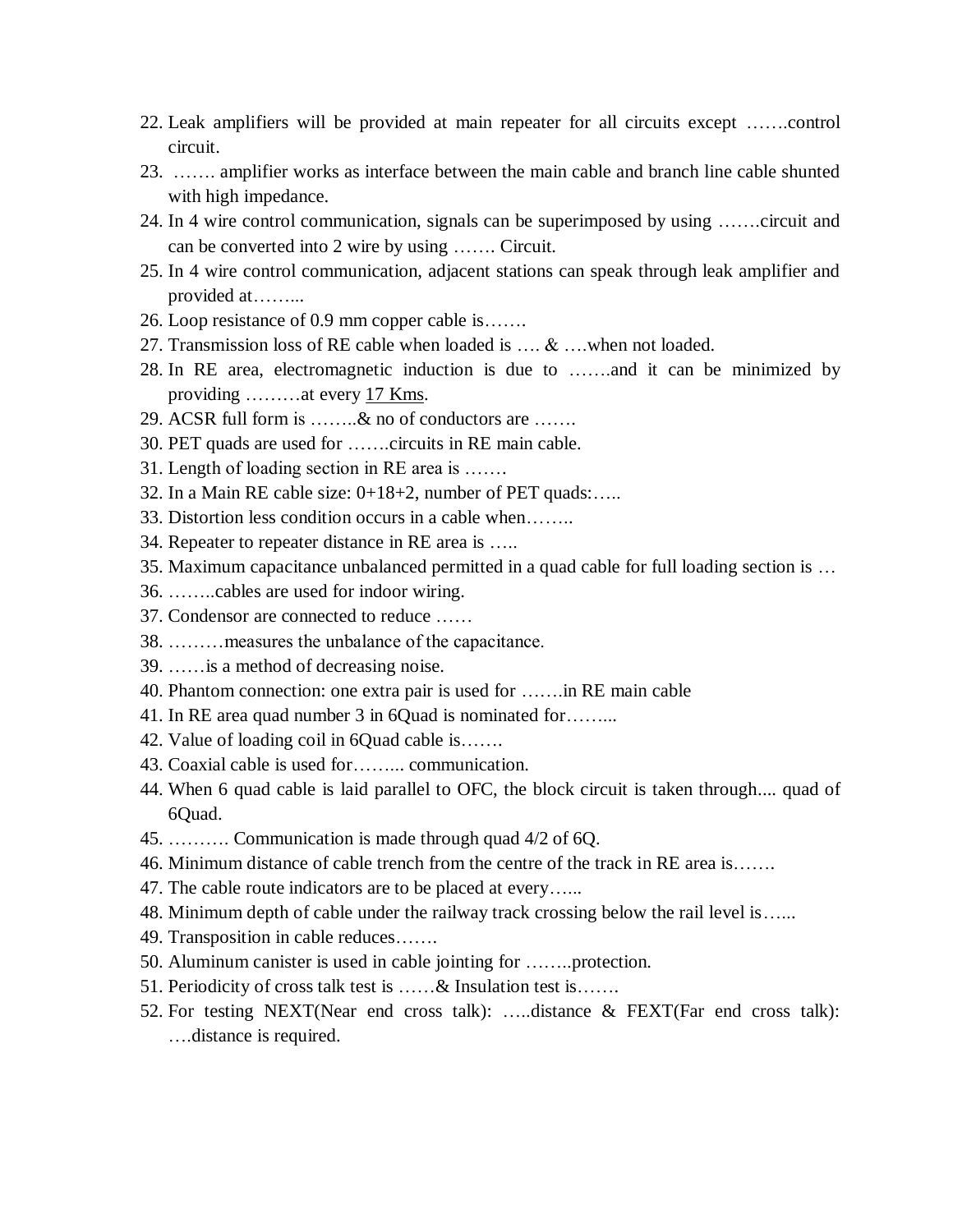- 53. Resistance of conductor is …….proportional to the length of conductor and …… proportional to cross section of the conductor. At distance increases, the insulation of cable……..
- 54. Main difference between RE main cable & 6Quad is ….. in 6Quad cable and for jointing 6 quad cable ….. kit is used.
- 55. …… fiber is best designed for longer transmission distances.
- 56. Multi mode fiber is best designed for ……..transmission distances.
- 57. The loss offered by a mechanical splicing of optic fibers is…….
- 58. The loss offered by a fusion splicing of optic fibers shall not exceed…….
- 59. During installation, min length of …. optic fiber cable in each end is coiled in the jointing pit.
- 60. Scattering limits the use of wavelength below …… nm.
- 61. Zero dispersion occurs in…... wavelength.
- 62. In OFC, drum length is about…., in copper cable: …
- 63. The wavelength at which fiber has its max information carrying capacity at ….dispersion.
- 64. Transducer converts …..energy into ….energy.
- 65. ……microphones are velocity operated type, used in stage performance.
- 66. A low frequency speaker which reproduces low freq notes is called……
- 67. A high frequency speaker which reproduces high freq notes is called…..
- 68. Horn type loudspeaker is used in…….. application.
- 69. …..type loudspeaker is a direct radiator.
- 70. Horn type loudspeaker is a ……radiator.
- 71. High fidelity (Hi Fi) speakers are used to reproduce the frequency range of…….
- 72. Loudspeaker converts …….energy to ….energy.
- 73. In normal operating condition, SPL should be maintained…….
- 74. LMT (Line matching Transformer) is used in ….. matching method.
- 75. The S/N ratio under normal operating condition of the amplifying systems shall not be worse than…...
- 76. MLDB & AGDB are ….. faced train indication board and CGDB & PDB are ….. faced train indication board.
- 77. CGDBs are connected in ….. chain fashion.
- 78. Nos of inputs and outputs of MDCH & PDCH …. & …..
- 79. ……port is connected from point to point communication of PDCH to Board.
- 80. …….port is connected from CCU to MDCH.
- 81. Class ……. type protection is required for main & at a glance display board.
- 82. DVR (Digital Video Recorder) can accommodate …. Nos of cameras maximum.
- 83. For Eastern Railway: uplink frequency used for GSM-R is: ….MHZ. & downlink: ……. MHz.
- 84. In GSM-R, IMSI no is used for the identification of the …...
- 85. The multiplexing process is used in GSMR is …...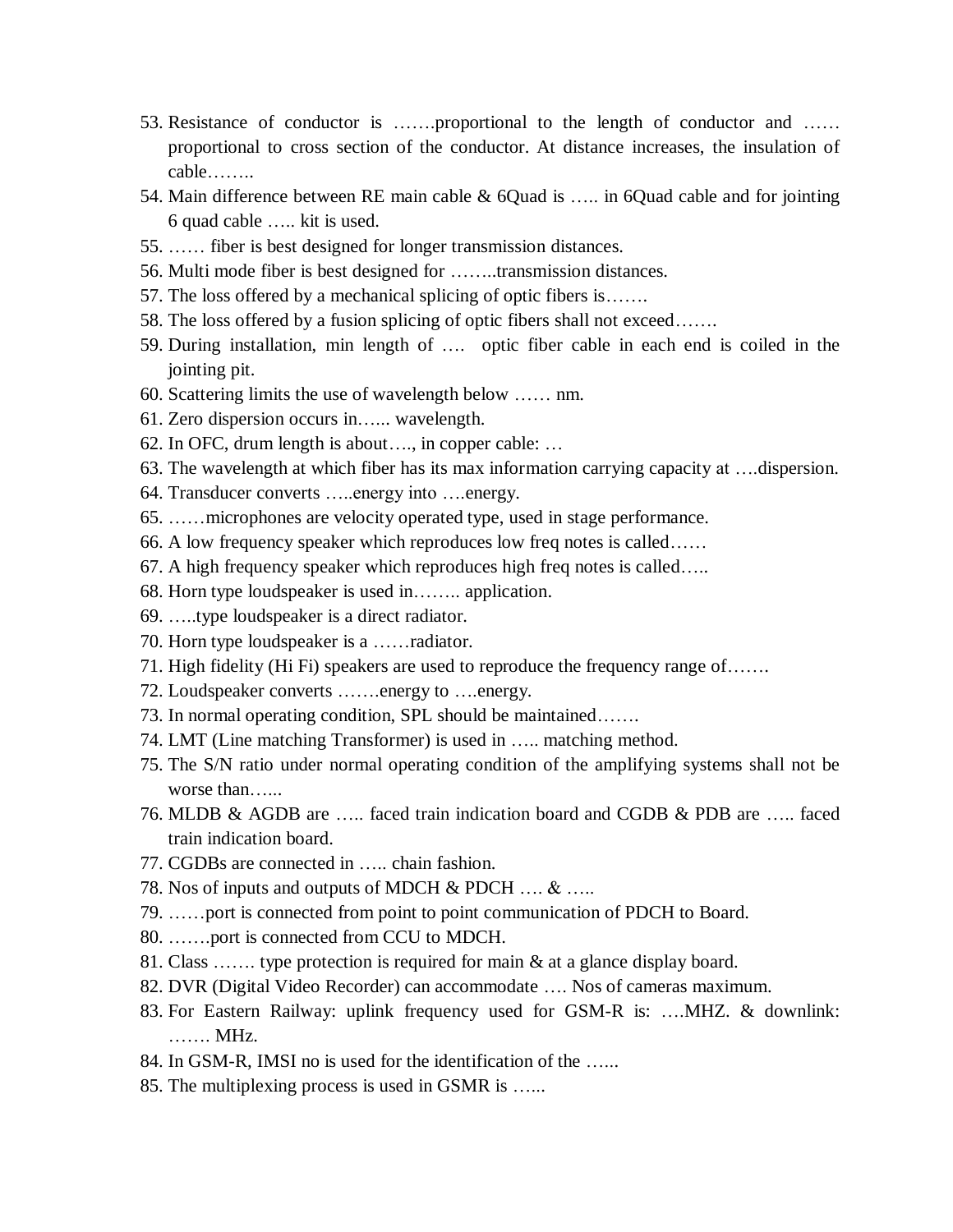- 86. In GSM-R, broadcasting of variety of information to mobile subscribers through …...
- 87. VSAT supports traffic capacity of ………..
- 88. Slot-12 and slot-13 has equal and parallel access to time slots ........in WEBFIL mux.
- 89. V mux is equipped with the required interfaces for ...........& .......... channels.
- 90. In V mux, Slot 13 is allotted to ........
- 91. In V mux, conference card can provide up to ....... four party conferences.
- 92. Resistivity of wet soil is ……………
- 93. Class B SPDs operate on ... ..... principle.
- 94. Class B SPDs are to be provided between neutral to …..
- 95. The date and power supply lines to electronic equipment need to be provided with ………protection.
- 96. Size of conductor connecting
	- a) Class B SPD shall be ……sq.mm
	- b) Class C SPD shall be ……sq.mm
- 97. Loop earth is constructed using more than …. earth pits.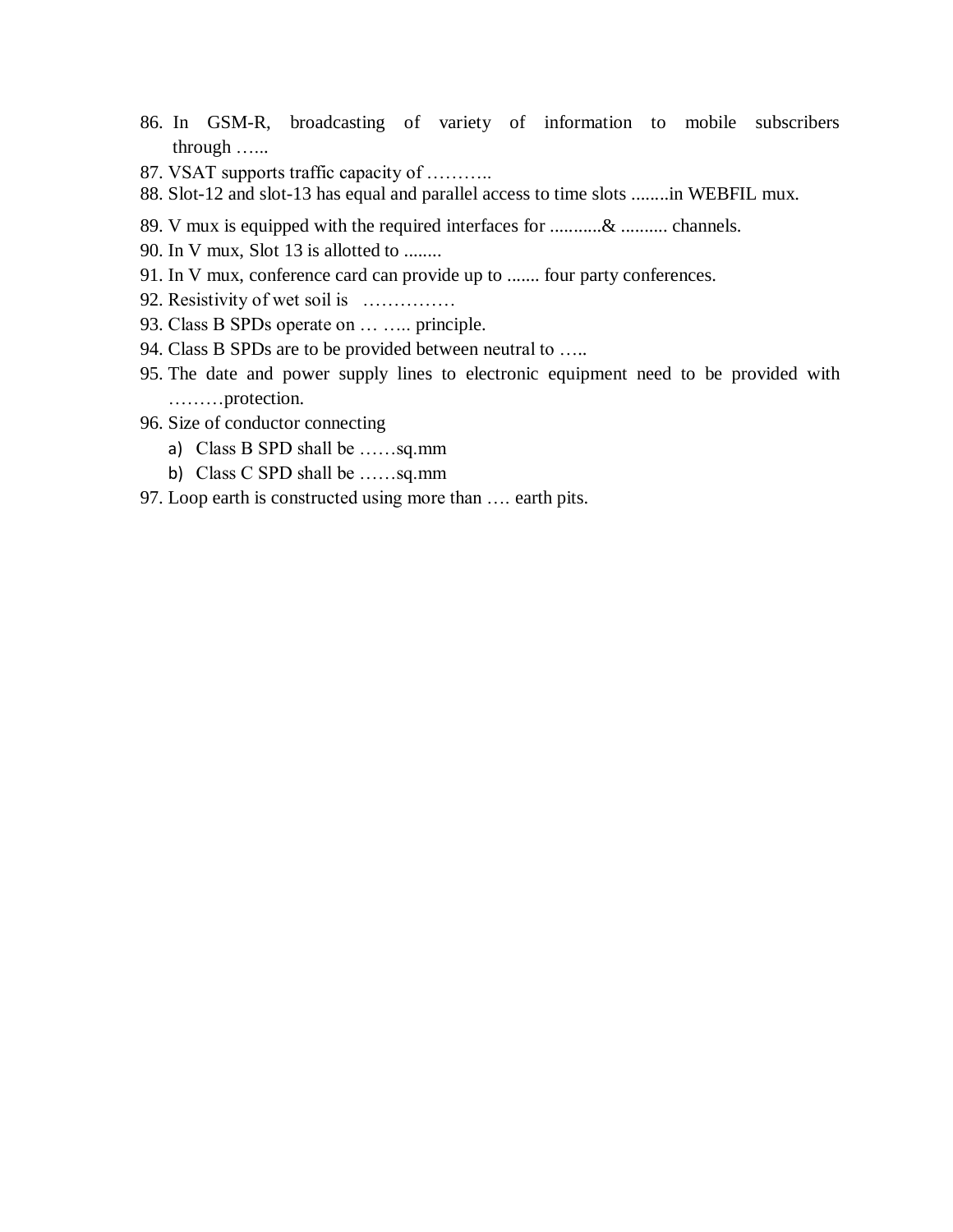#### **B. Write True/False of the following:**

- 1. The display between the arrival time of different light rays at the output of a fiber while travelling through the fiber is known as dispersion. (T/F)
- 2. In graded index fiber dispersion is reduced due to variation of refractive index in the core of the fiber.(T/F)
- 3. OFC is in the infra red region.(T/F)
- 4. During total internal reflection, angle of refraction should be greater than critical angle.(T/F)
- 5. Ferrule of optic fiber connectors are made of metal/ceramic/plastic materials.(T/F)
- 6. Optical power meter has got the option for displaying optical power in DBM or MWatt.(T/F)
- 7. OTDR works on the principle of back scattering of light. (T/F)
- 8. Refractive index of core  $>$  cladding in optic fiber.(T/F)
- 9. SMSI have higher fiber attenuation than MMMI in optic fiber.(T/F)
- 10. In multi mode fiber, attenuation is 2.5-3.5 db/Km at 850nm, in single mode: 0.35 db/km at 1310 nm, 0.25 db/km at 1550 nm.(T/F)
- 11. The normal operating current of laser source is about 70mA.(T/F)
- 12. Macro bending loss: depends upon bending/laying of the cable.(T/F)
- 13. Micro bending loss: due to micro deformaties at the fiber.(T/F)
- 14. The main drawback of OFC is no tapping. (T/F)
- 15. In PA system, Loudness level measured in phon. (T/F)
- 16. Input of microphone is 0.3-3.4 KHz. (T/F)
- 17. Bass is high frequency control. (T/F)
- 18. Treble is high frequency control. (T/F)
- 19. NVR is used in IP enabled CCTV. (T/F)
- 20. Touch screen is mouse emulation type. (T/F)
- 21. Call back facility is provided in IVRS. (T/F)
- 22. CCTVs are non interactive information system (T/F)
- 23. Call center based IVRS is a non interactive information system. (T/F)
- 24. Visibility of train indication board must be 70 to 100 mtrs. (T/F)
- 25. NVR (Network Video Recorder) is used in IP based surveillance system (T/F)
- 26. In GSM-R, the visitor location register (VLR) memorizes information about the subscriber physically present in a geographic area. (T/F)
- 27. In GSM-R, IMSI stored in HLR and in VLR temporarily. (T/F)
- 28. In GSM-R, EIR (Equipment Identity Resistor) is a list of all the mobile equipments. (T/F)
- 29. In GSM-R, International mobile subscriber identity (IMSI) contains MCC(Mobile Country Code), MNC (Mobile Network Code) and MSIN (Mobile Subscriber Identification Number). (T/F)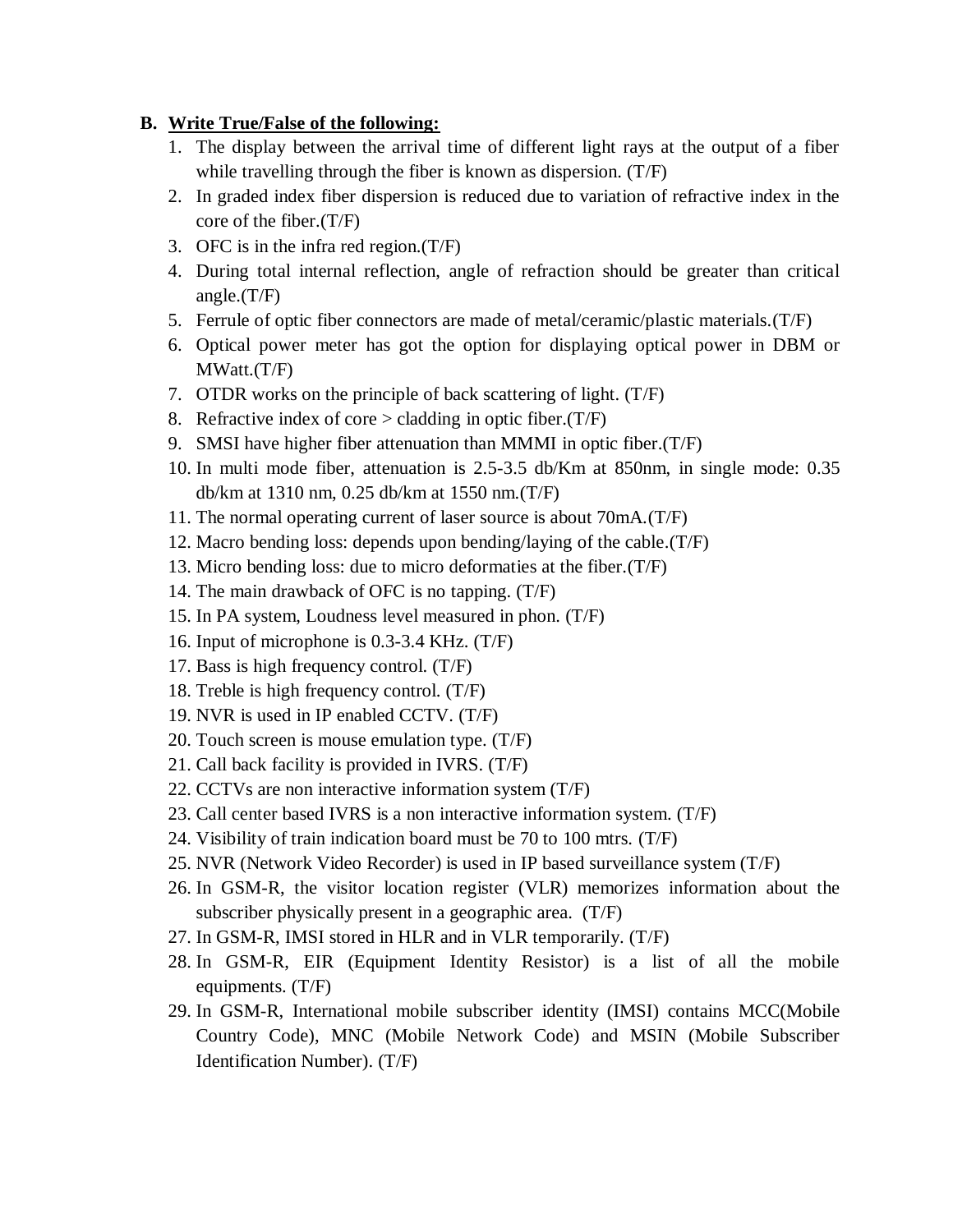- 30. In GSM-R, MSISDN (Mobile Subscriber ISDN Number) consist of CC (country code), NDC (National Destination Code) & SN (Subscriber number). (T/F)
- 31. In GSM-R, BTSs are connected with MSC. (T/F)
- 32. In GSM-R, OMC-R is operation & maintenance center for MSC. (T/F)
- 33. In GSM-R, only Inter BSC hand over takes place. (T/F)
- 34. In GSM-R, MSRN is used for routing incoming call from different network.(T/F)
- 35. In GSM-R, an Erlang is the percentage of time a subscriber uses his phone. (T/F)
- 36. In GSM-R, the carrier frequency is designated by the absolute radio frequency channel number. (ARFCN) (T/F)
- 37. In GSM-R, the interface in between BTS & BSC is called Abis. (T/F)
- 38. In SPIMX module of Fibcom 6325, a combination of STM-1 and STM-4 capacity can be used. (T/F)
- 39. Class B protection is provided at main distribution panel. (T/F)
- 40. Surge rating is taken care by class C protection is 50KA, 8/20 micro sec pulse. (T/F)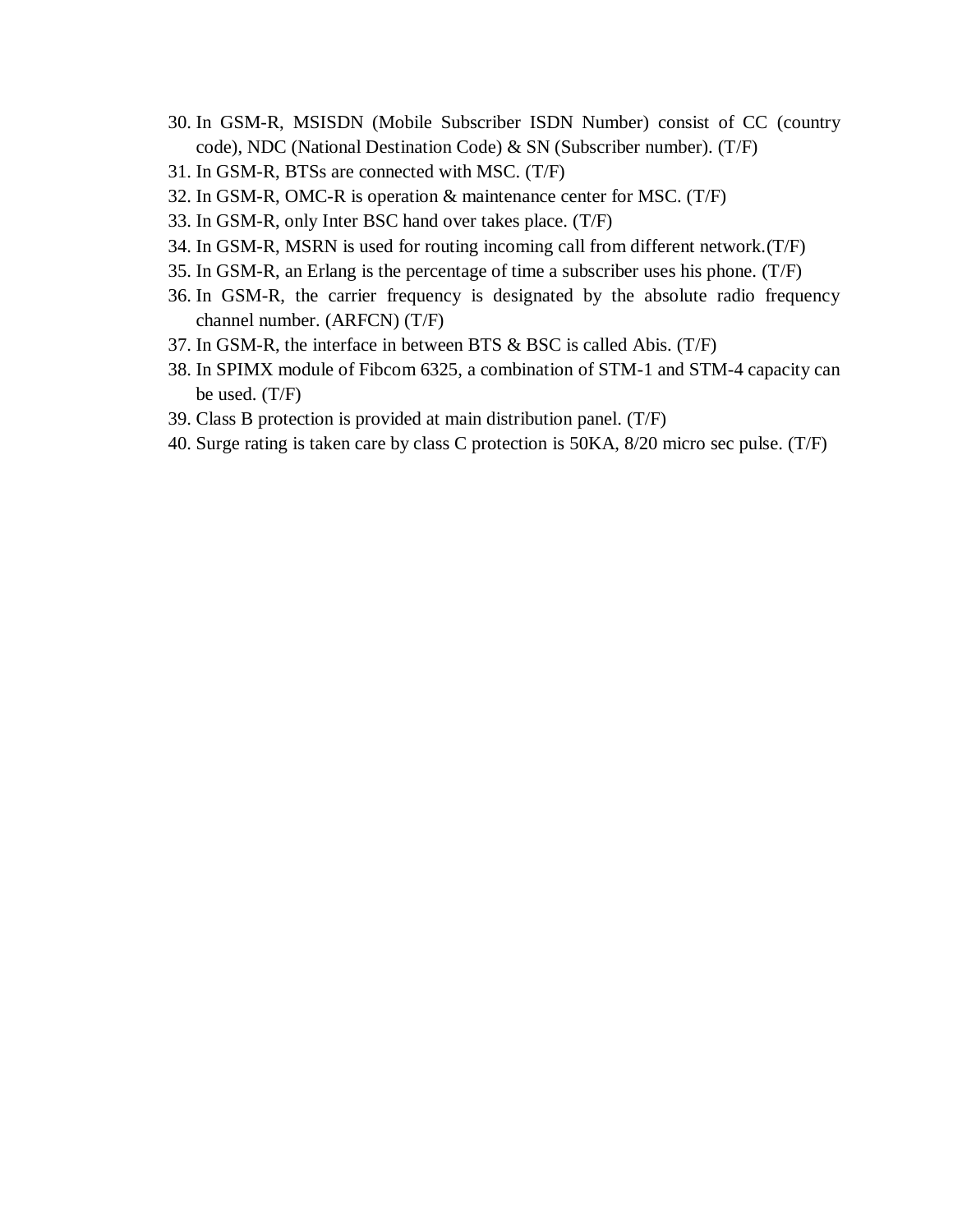### **C. Choose the correct answer:**

- 1. Which topology requires a multipoint connection?
	- a) Mesh b) Star c) Bus d) Ring
- 2. ……….. is a collection of many separate networks.
	- a) WAN b) An intranet c) a LAN d) None of the above
- 3. When a host on network A, sends a message to a host on network B, which address does the router look at?
	- a) Port b) Logical c)Physical d) None of the above
- 4. The ……….. layer is responsible for moving frames from one hop (node) to the next.
	- a) Physical b) Data Link c)Transport d) None of the above
- 5. In ……….. encoding, we use three levels: positive, zero and negative. a) Unipolar b) Bipolar c) Polar d) None of the above
- 6. When data and acknowledgement are sent on the same frame, this is called ……… a) Back packing b) Piggy packing c) Piggy backing d) A good idea
- 7. The shortest frame in HDLC protocol is usually the ………….. frame.
	- a) Information b) Management c) Supervisory d) None of the above.
- 8. Which error detection method uses ones complement arithmetic? a) Simple parity check b)Checksum c) Two – dimensional parity check d) CRC
- 9. Which error detection method involves polynomials?
	- a) CRC b) Simple parity check c) Two dimensional parity check d) checksum
- 10. If an Ethernet destination address is 07-01-02-03-04-05, then his is a ………. Address. a) Unicast b)Broadcast c) Multicast d)Any of the above.
- 11. Which layer produces the OSPF message?
	- a) Data link b) Transport c) Application d) Network
- 12. OSPF is based on
	- a) Distance vector routing b) Path vector routing c) Link state routing d) (A)and (B)
- 13. RIP is based on …….
	- a) Link state routing b) Dijkstra's algorithm c) Path vector rouing d) Distance vector routing
- 14. ADSL modem uses modulation method
- a) QAM+FDM b) FDM+FSK c) TDM+FSK d) All above
- 15. IEEE standard for WLAN is
	- a) 802.11 b) 802.2 c) 802.3 d) 802.10
- 16. BSSID of access point is
	- a) 48 bit IP address b) 32 bit MAC address c) 48bit MAC address d) None of the above.
- 17. VLAN is a ……. grouping of computers in a network.
- a) Logical b)physical c)both d)none
- 18. 10 base T is implementation on
	- a) Co-axial cable b) Wireless c)OFC d) UTP/STP
- 19. Ethernet provides access to the network using
	- a) TDM b) TDMA c) CSMA d) CSMA/CD
- 20. The standard complaint & cost effective solution for connecting LAN, switch & Router at remote site for PRS-UTS integration is
	- a) Statmux b)Terminal Server c) DCM d) NeTS
- 21. Subnet mask used for Railnet is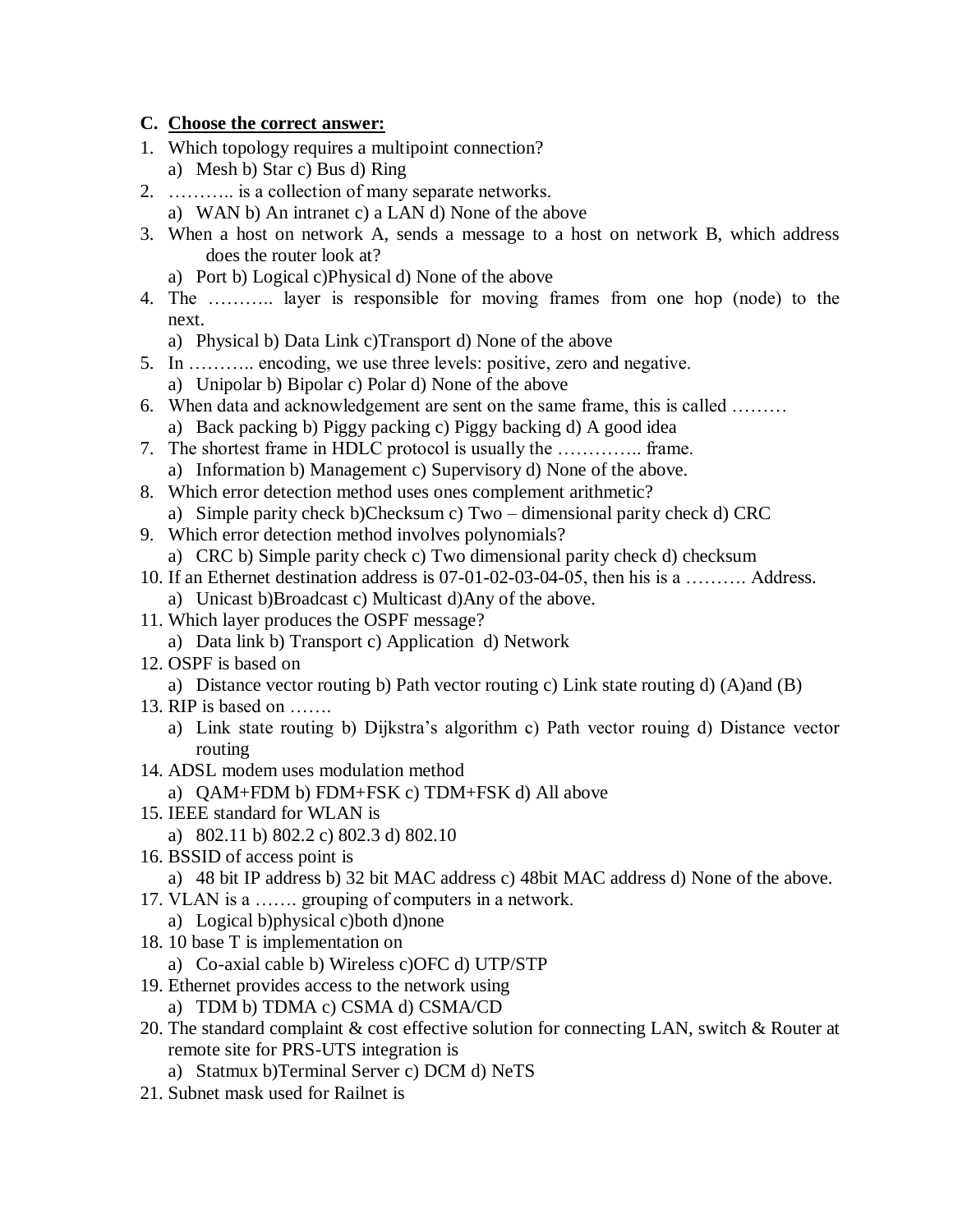a) 255.0.0.0 b) 255.255.0.0 c) 255.255.255.0 d) none of the above 22. Architecture of FOIS network is based on a) Star b) Mesh c)Mixed (Star + Mesh) d) None 23. The Dynamic protocol used for unification of PRS & UTS is a) RIP b) OSPF c) IGRP d) None 24. Topology used for PRS & UTS unificationis a) Inverted Tree b) Partial Mesh c) Mesh d) Combination of a & b 25. SS7 is …. signaling. a) Out band b) CAS c) CCS d) combination of a)  $\&c)$ 26. What is the loop resistance of 0.5 mm copper cable? a) 170ohm b) 180 ohm c) 190 ohm d) 200ohm 27. Which is a peripheral card? a) LCC b)CNF c)E&M d) TWT 28. The working voltage of telephone exchange is a) -48VDC b) -52VDC c) -54VDC d)-56 VDC 29. The ringing voltage of exchange is a) 75V/25Hz b) 85V/25Hz c) 95V/25Hz d)100V/25Hz 30. Which of the following is a control card? a) XSC b) LCC c)E&M d)TWT 31. Which of the following is a service card? a) CNF b)XSC c)E&M d)TWT 32. Which card supports tone dialing? a)CNF b) RMF c)TGD d)XSC 33. ........................ numbers of AUGs can be multiplexed into an STM-4 (a) four (b) Two (c) eight (d) six 34. The type of optical connector used in ADM / TM modules in FIBCOM AC-1 family is a) LC/PC (b)  $ST/PC$  (c)  $FC/PC$  (d) BNC 35. The .......... Modules of the network element hold the embedded application software for the whole network element in a permanent storge medium in FIBCOM AC1 family. a)  $TEX-1$  (b)  $RI-1$  (c)  $LI-1$  (d)  $ADM/TM$ 36. Operating wavelength for S-1.1 and L-1.1 application is ..............nm in FIBCOM AC-1 family. (a) 1280-1335 (b) 1300-1310 (c) 1500-1550 (d) None 37. The Fibcom 6325 Node the number of slots made available for traffic modules is . (a) Four (b) Five (c) Three (d) Nine 38. In Fibcom 6325, Node the Optical connectors used are of the type .................... (a) FC (b) SC (c) LC (d) All the three 39. In Fibcom 6325 Node CMCC module is responsible for ...................... (a) Management of the system (b) Interfacing the STM ports ( c) Transporting the Fast Ethernet data of the user 40. SIMX-4 Module of Fibcom 6325 node provides ..................... number of optical ports. (a) Four STM  $\frac{1}{4}$  (b) Four STM-1 only (c) Four STM-4 only (d) Four STM-16 41. PIM1 module cam be installed in slot No. .............. ofFibcom 6325 node. (a) 6 (b) 9 (c) 8 (d) 2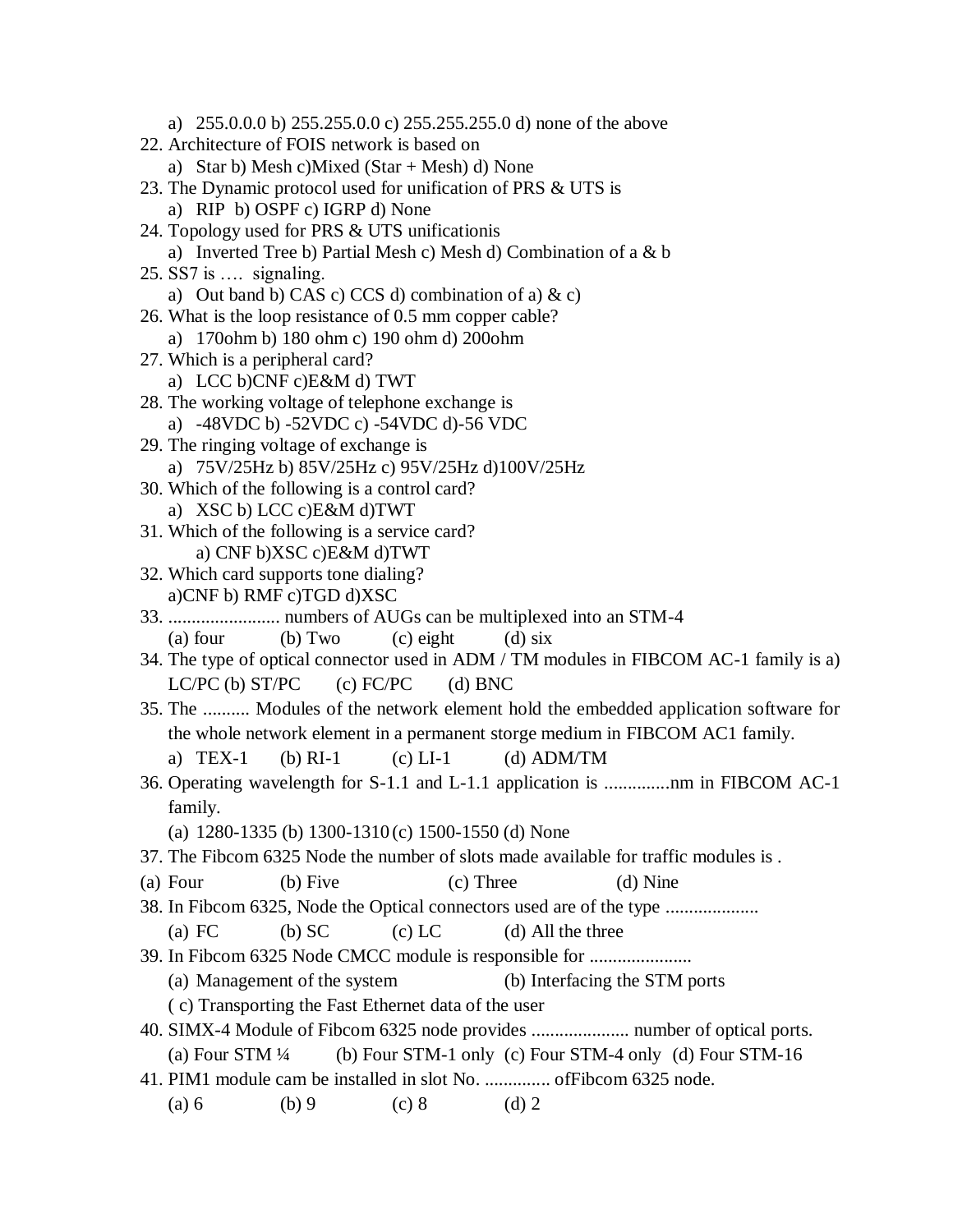- 42. TE31 is a .................. port card which provides line interface to an E3/DS3 rates in both add and drop directions of all Tejas STM-1/4 systems.
	- (a) One port (b) Two port (c) Three port (d) Four port
- 43. TE31 card can be plugged into any of the slots from ............ of the TJ100MC-1 chassis.
- (a)  $1 \text{ to } 4$  (b)  $4 \text{ to } 8$  (c)  $10 \text{ to } 14$  (d)  $1 \text{ to } 14$
- 44. The TP01 tributary interface card of TJ100MC-1 system provide line interfaces to ....... 10/100 Mbps signals.
	- (a) Four (b) Six (c) Eight (d) Ten
- 45. The maximum power consumed by a TPO1 card of TJ100MC-1 system is ........... (a) 8 W (b) 18 W (c) 28 W (d) 12 W

#### **D. Write full forms of the following:**

- 1. SCADA: Supervisory Control and Data Acquisition Systems
- 2. ISDN: Integrated Services Digital Network
- 3. SMPS: Switched-Mode Power Supply
- 4. MTBF: Mean Time Between Failures
- 5. OTDR: Optical Time Domain Reflectometer
- 6. VSAT: Very Small Aperture Terminal
- 7. PIJF : Polythene Insulated Jelly Filled
- 8. DTMF: Dual Tone Multi Frequency
- 9. RDSO: Research Design & Standards Organisation
- 10. MTRC: Mobile Train Radio Communication
- 11. CRIS: Centre for Railway Information Systems
- 12. CRC: cyclic redundancy check
- 13. COIS: Coaching Operation Information System
- 14. VLAN: Virtual Local Area Network.
- 15. HDB-3 : High-Density Bipolar Order 3
- 16. TDM: Time-division multiplexing
- 17. TCP/IP: Transmission Control Protocol/Internet Protocol
- 18. Wi Fi: Wireless-Fidelity
- 19. OLTE: Optical Line Transmission Equipment
- 20. ACSR: Aluminium conductor steel-reinforced
- 21. CCTV: Closed Circuit Television
- 22. UTS: Unreserved Ticketing System
- 23. RMS : Rake Management System
- 24. STM : Synchronous Transport Module
- 25. IVRS: Interactive Voice Response System
- 26. SPD : Surge Protection Device
- 27. HTTP: Hypertext Transfer Protocol
- 28. DSLAM: Digital Subscriber Line Access Multiplexer
- 29. SPART: Self propelled accident relief train
- 30. IVRS: Interactive Voice Response System
- 31. GUI: Graphical user interface
- 32. RFID: radio frequency identification.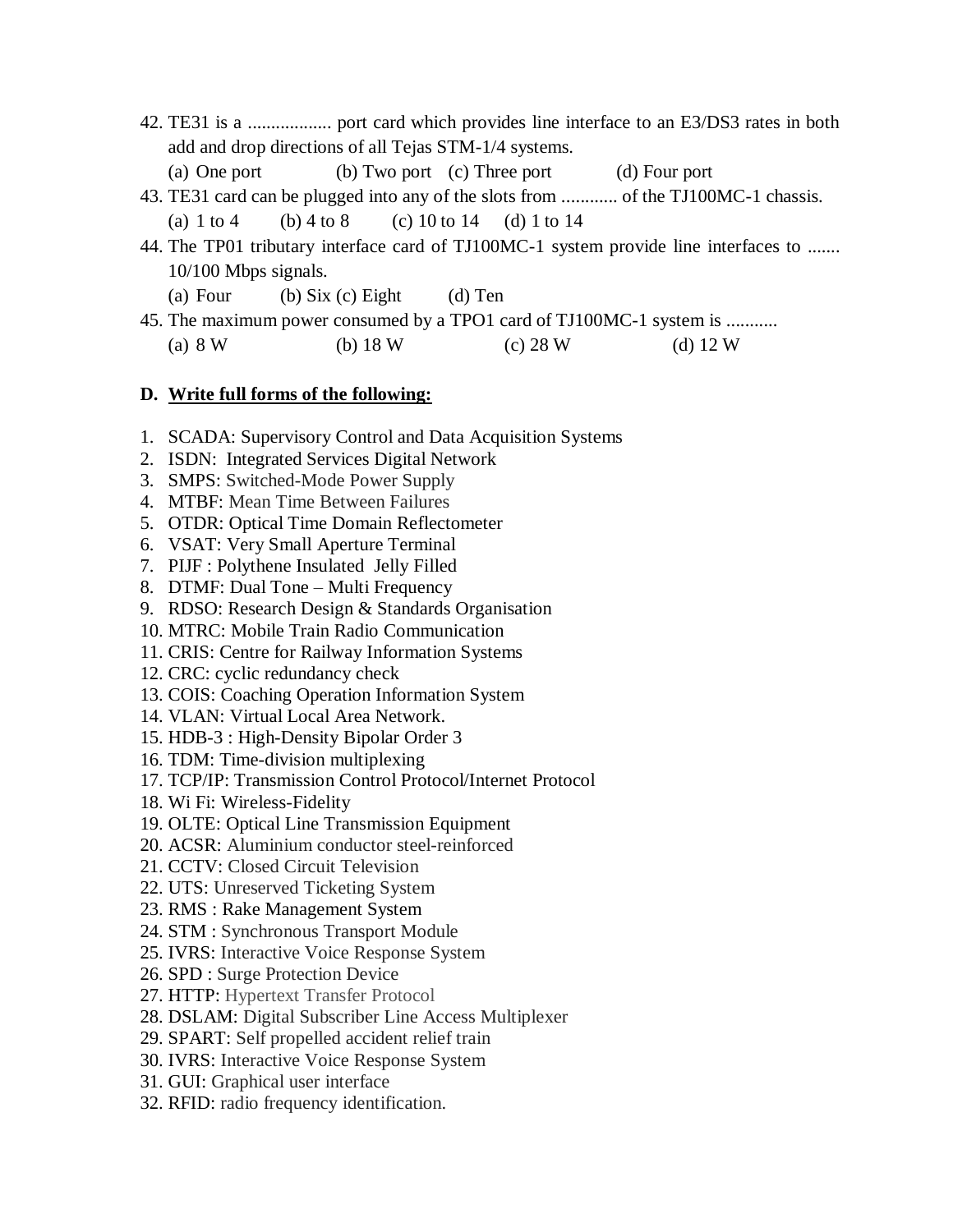- 33. POET: passenger operated enquiry terminal
- 34. NTES: National Train Enquiry System
- 35. NVR: Network video recorder
- 36. MLDB: Main Lighting Distribution Board
- 37. AGDB: At a Glance Display Board
- 38. CGDB: Coach Guidance Display Board.
- 39. PSTN : Public switched telephone network
- 40. MDCH: Main Data Communication Hub
- 41. PDCH : Platform Data Communication Hub
- 42. GPRS : General Packet Radio Service
- 43. IPIS: Integrated Passenger Information System
- 44. IMEI: International Mobile Equipment Identity
- 45. IMSI : International Mobile Subscriber Identity
- 46. TMSI: Temporary Mobile Subscriber Identity
- 47. MSRN: Mobile Subscriber Roaming Number
- 48. ARFCN: Absolute Radio Frequency Channel Number.
- 49. HDLC: High-Level Data Link Control
- 50. SSID : Service Set Identifier
- 51. SFP: Small form-factor pluggable
- 52. CONCERT: Country-Wide Network For Computerized Enhanced Reservation And Ticketing
- 53. SLIC : subscriber line interface card,
- 54. EMAP : Ethernet Mapping.
- 55. MEEB: Main Equipotential Earth Bassbar
- 56. TME: Tributary Module Equipment.
- 57. eMLPP : enhanced Multilevel Precedence and Preemption.
- 58. CMCC: Central Management Control Card.
- 59. LTC: Lite Tributary Card.
- 60. SONET: Synchronous Optical Network.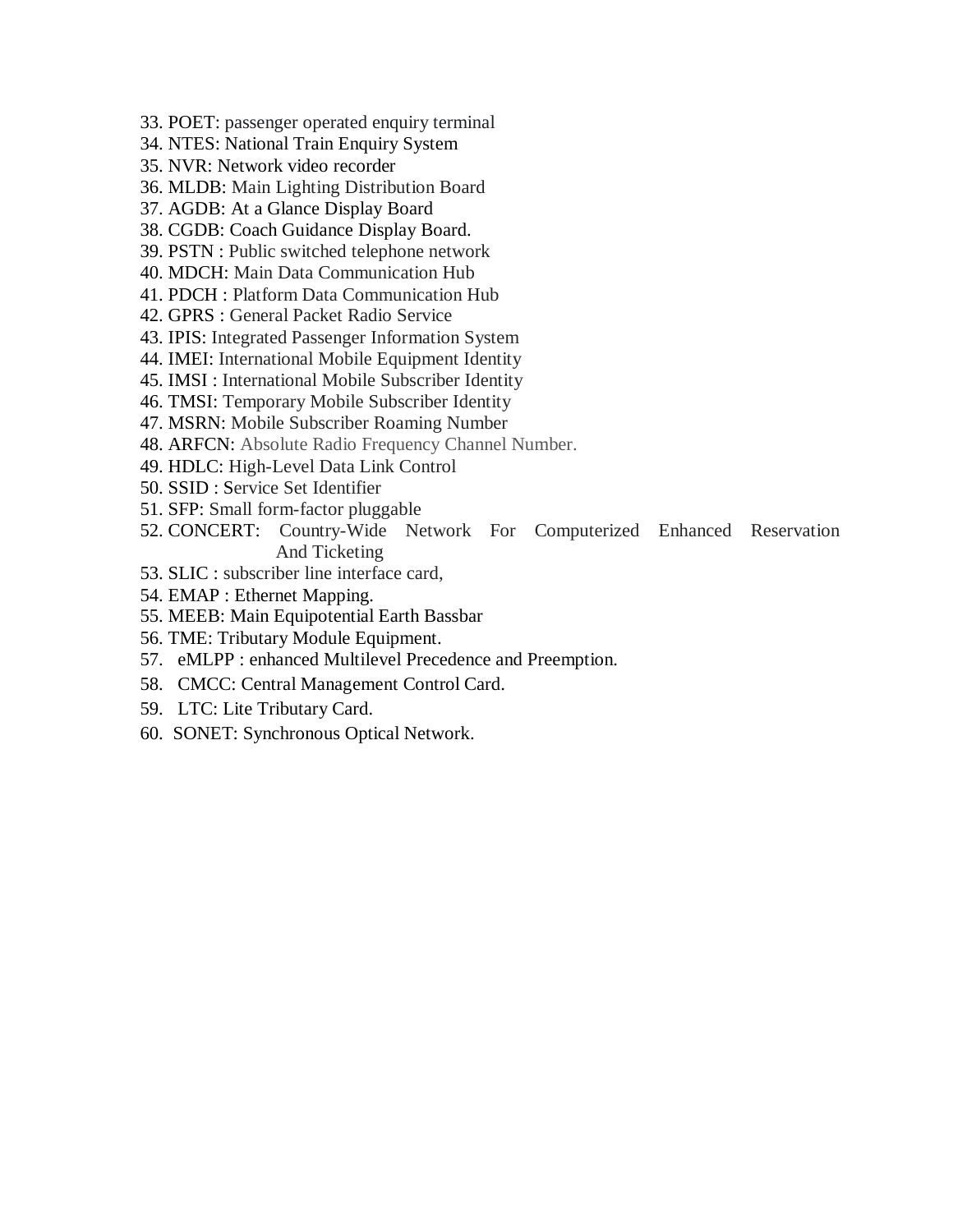## **ANSWER SHEET**

# **A. Fill in the blanks:**

- 1. Selective
- 2. control telephone&DTMF Decoder
- 3. encoder
- 4. Omnibus
- 5. 1Km
- 6. 25 KV & SCADA
- 7. Traction power control
- 8. Traction loco control
- 9. Two tones&unrelated
- 10. 99
- 11. Voice
- 12. Hybrid
- 13. RT
- 14. LR
- 15. DL
- 16. RS
- 17. RC
- 18. G , LR&twice
- 19. 12 V DC
- 20. 6-pin socket
- 21. Leak
- 22. Remote
- 23. Buffer
- 24. Phantom& hybrid
- 25. terminal repeater
- 26. 56 ohm/Km
- 27. 0.25 dB/KM. & 0.63 dB/Km
- 28. length of Parallelism&isolation transformer
- 29. Aluminium Conductor Steel Reinforced &07
- 30. Block
- 31. 1830 mtr
- 32. 02
- 33. LG=RC
- 34. 40 to 50 Km
- 35. 40pF
- 36. SWBD
- 37. crosstalk.
- 38. CUM (Capacitance unbalance Measuring Kit)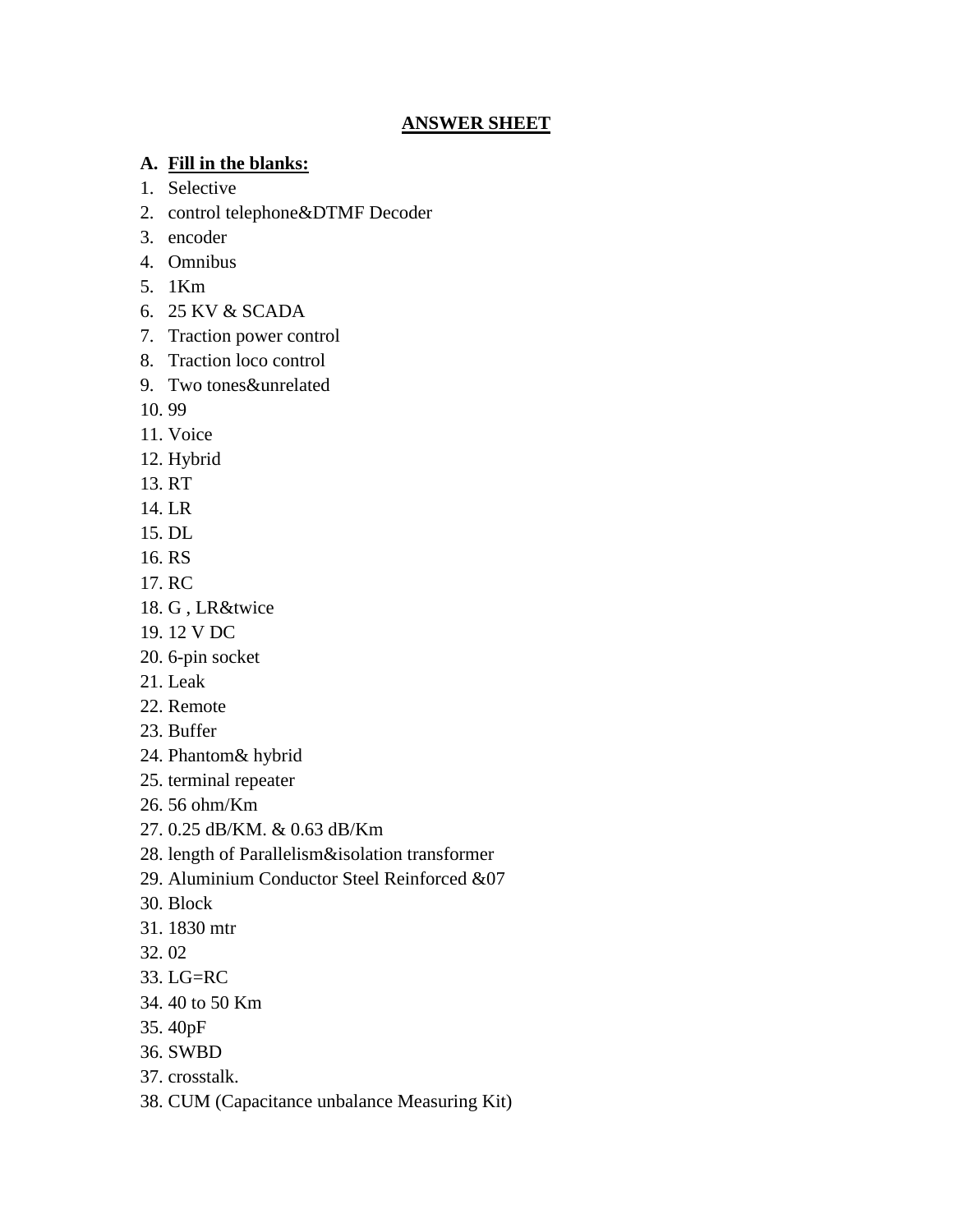- 39. Poling
- 40. Signaling
- 41. EC circuit
- 42. 118mH
- 43. high speed data
- 44. first
- 45. LC gate
- 46. 5.75 mtrs
- 47. 20 mtrs
- 48. 1.65 mtrs
- 49. induced emf
- 50. mechanical
- 51. quarterly&yearly
- 52. 1 mtr&02 mtr
- 53. directly&inversely&decreases
- 54. PET quads&TSF
- 55. Single mode
- 56. Shorter
- $57. < 0.5$  dB
- 58. 0.2 dB
- 59. 10mtr
- 60. 800
- 61. 1310 nm
- 62. 3 Km&500m.
- 63. Zero
- 64. Acoustic& electrical
- 65. Ribbon
- 66. Woofer
- 67. Tweeter
- 68. Outdoor
- 69. Cone
- 70. Indirect
- 71. 50 Hz to 12 KHz
- 72. Electrical&acoustic
- 73. 70 to 80 DB
- 74. Voltage
- 75. 50 DB
- 76. Single& double
- 77. Daisy
- 78. 2 & 16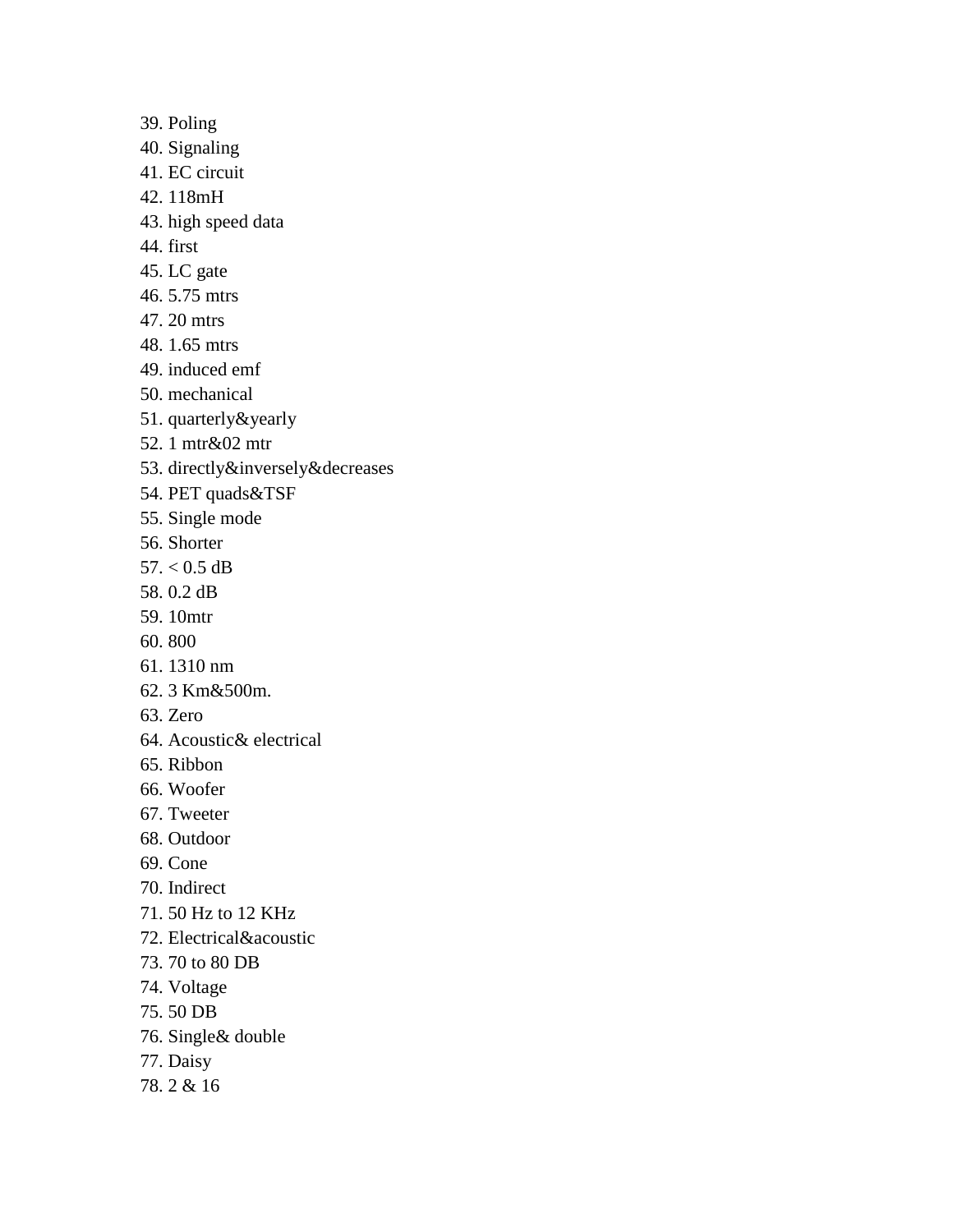- 79. RS 485 80. RS232 81. C 82. 32 83. 913.3 to 914.9&958.3 to 959.9 84. SIM 85. TDMA 86. BCCH 87. 9.6 Kbps to 2 Mbps 88. 30 &31
- 89. Voice& Data
- 90. GMAP
- 91. 15
- 92. 10 ohm meter
- 93. arc chopping
- 94. each phase & earth
- 95. class D
- 96. 16&6
- 97. One

# **B. True/False:**

- 1. T
- 2. T
- 3. T
- 4. T
- 5. T
- 6. T
- 7. T
- 8. T
- 9. F
- 10. T
- 11. T
- 12. T
- 13. T
- 14. T
- 15. T
- 16. T
- 17. F
- 18. T
- 19. T
- 
- 20. T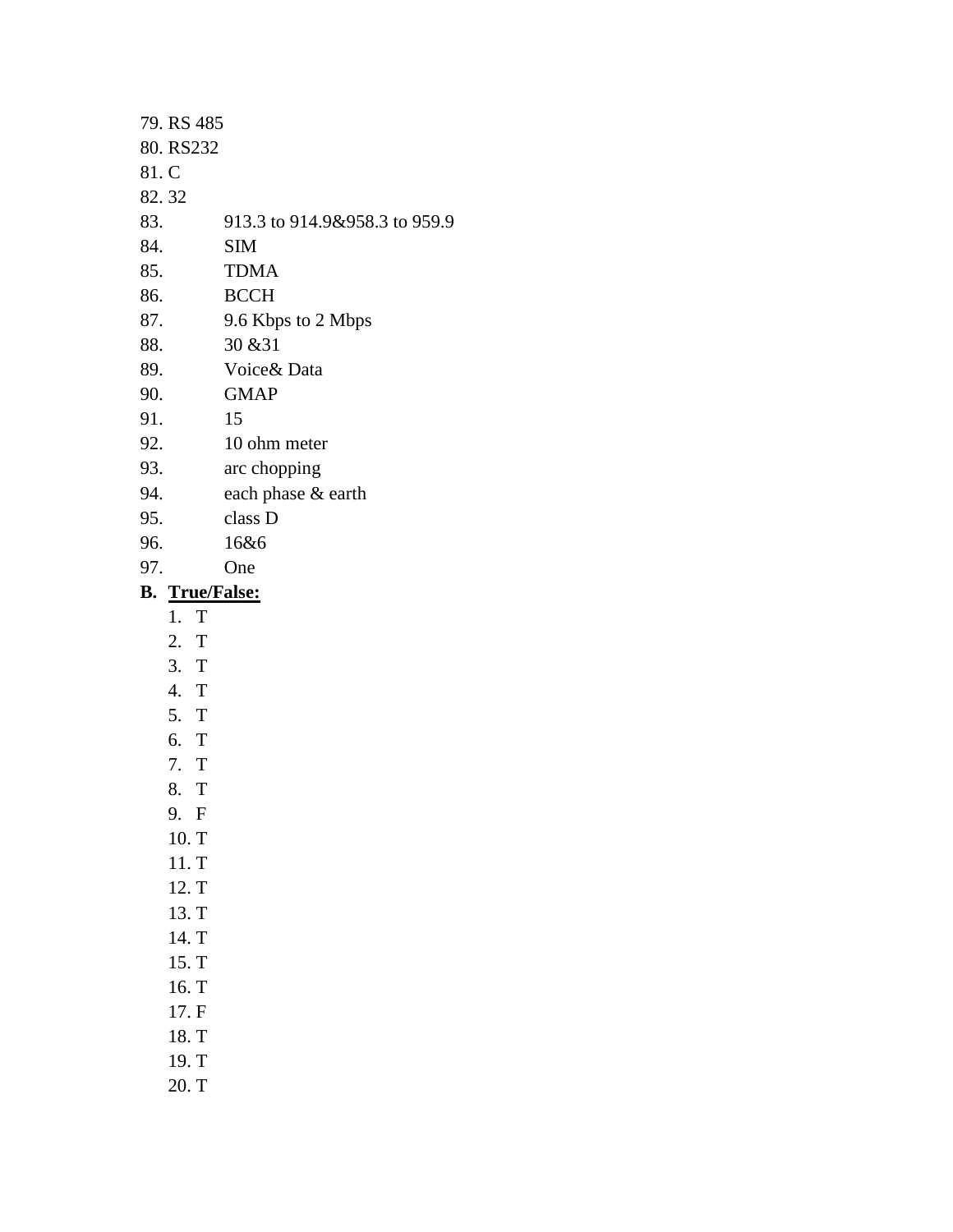# 22. T 23. F 24. T 25. T 26. T 27. T 28. T 29. T 30. T 31. F 32. F 33. F 34. T 35. T 36. T 37. T 38. F 39. T 40. T **C. Multiple Choice Answer:** 1. C) 2. B) 3. B) 4. B)

21. F

6. C) 7. C)

5. B)

- 8. B)
- 9. A)
- 10. B)
- 11. D)
- 12. C)
- 13. D)
- 14. A)
- 15. A)
- 16. C)
- 17. A)
- 18. D)
- 19. D)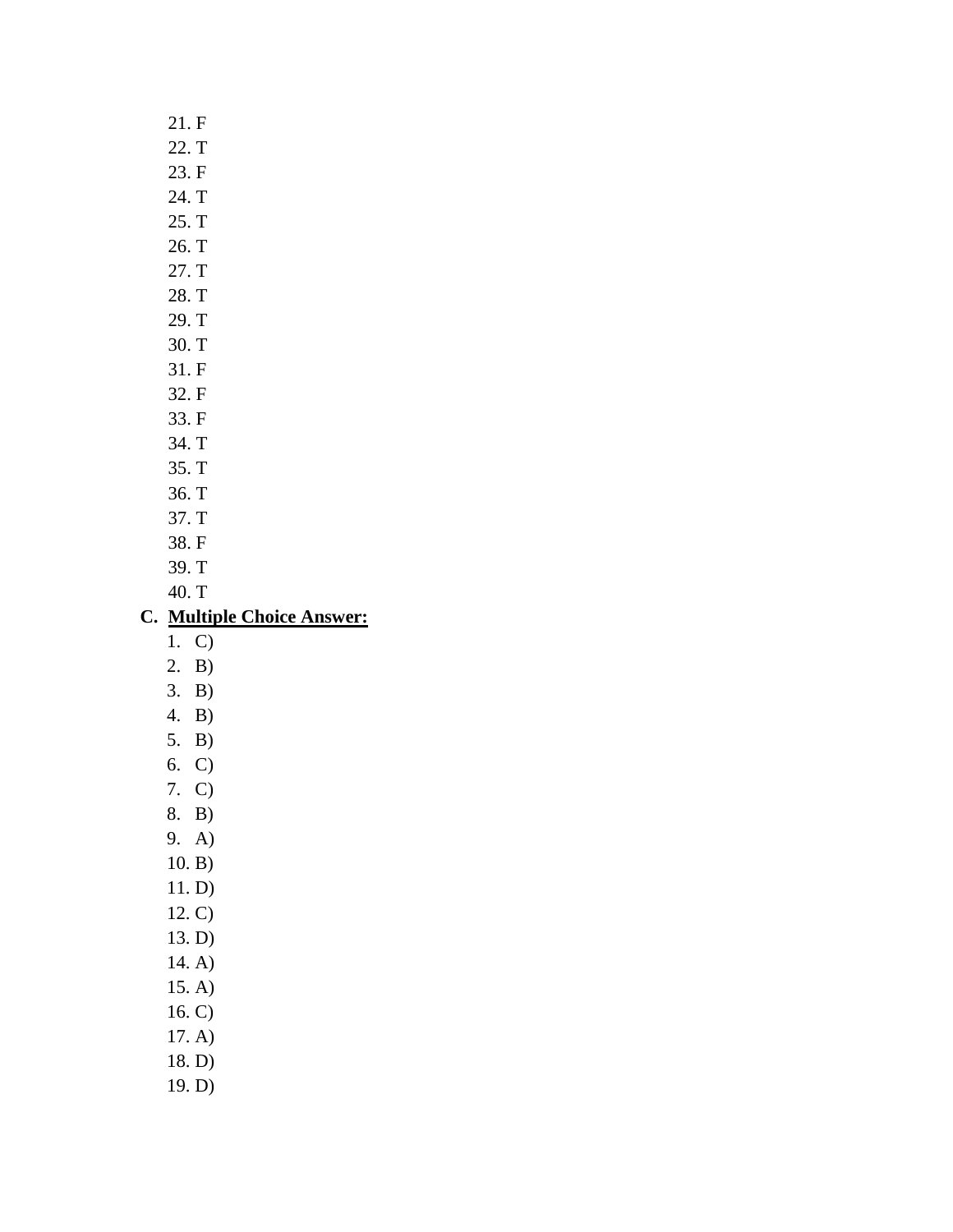21. B) 22. C) 23. B) 24. D) 25. D) 26. B) 27. C)

20. D)

- 28. A)
- 29. A)
- 30. A)
- 31. A)
- 32. B)
- 33. A)
- 34. C)
- 35. D)
- 36. B)
- 37. B)
- 38. C)
- 39. A)
- 40. A)
- 41. D)
- 42. A)
- 43. C) 44. C)

45. A)

# **D. Full Forms:**

- 1. SCADA: Supervisory Control and Data Acquisition Systems
- 2. ISDN: Integrated Services Digital Network
- 3. SMPS: Switched-Mode Power Supply
- 4. MTBF: Mean Time Between Failures
- 5. OTDR: Optical Time Domain Reflectometer
- 6. VSAT: Very Small Aperture Terminal
- 7. PIJF : Polythene Insulated Jelly Filled
- 8. DTMF: Dual Tone Multi Frequency
- 9. RDSO: Research Design & Standards Organization
- 10. MTRC: Mobile Train Radio Communication
- 11. CRIS: Centre for Railway Information Systems
- 12. CRC: cyclic redundancy check
- 13. COIS: Coaching Operation Information System
- 14. VLAN: Virtual Local Area Network.
- 15. HDB-3 : High-Density Bipolar Order 3